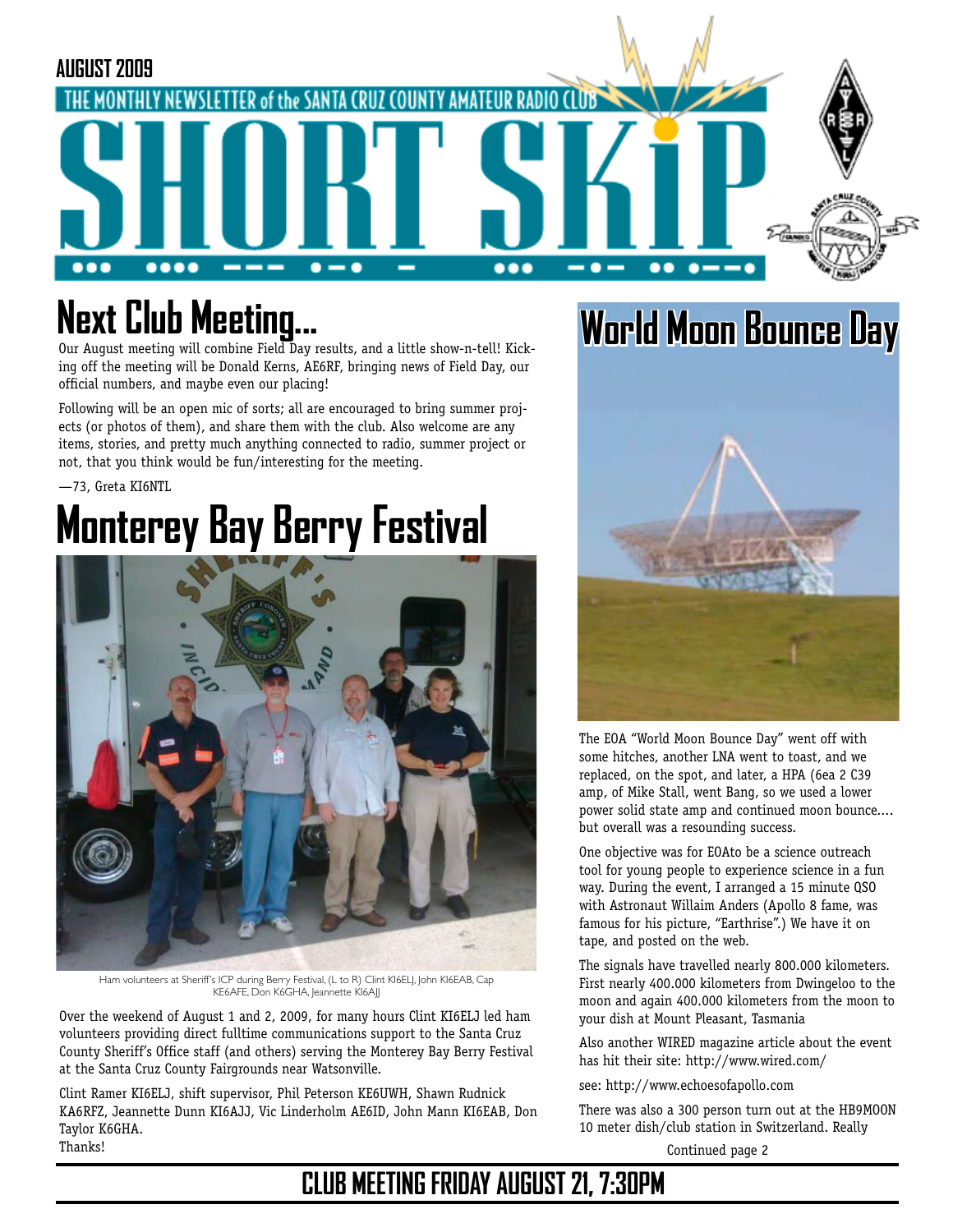## **UCSC's Science and Engineering Library**

There is a jewel of a technical resource in Santa Cruz County, and many local hams don't know about it. UCSC's Science and Engineering Library is open to the public!

Ron Skelton W6WO mentioned to me that he has been looking at evaluating balun performance, and although he found a promising article on the subject, the Xerox copy that he had (from a 1953 journal) was not entirely readable. With his reference inhand, I went to UCSC and found the original (readable) issue in a bound volume in the UCSC science-library stacks.

I also discovered a newer on-line article from 1983 by the same author.

Accessing the article on a UCSC library computer rewarded me with a clickable PDF of the article from the IEEE! (UCSC subscribes to that service for its on-campus computers.)

Science Library hours: http://library.ucsc.edu/info/hrs.html

Campus Parking: http://maps.ucsc.edu/images/ucscparking. pdf

Parking near the Science and Engineering Library (map grid 5C) is easiest on weekdays during Summer break or on weekends otherwise.

Handicapped parking is at the library's loading dock, which is accessible from McLaughlin Dr. Otherwise, parking near the library will cost a few dollars. To learn more, visit the Information Kiosk at the main entrance or call Transportation and Parking Services at (831) 459-2190.

—Kerry Veenstra, K6RRY

#### **MOON continued**

great show for the kids there.

If you are interested, read about it below, and especially the NY times and WIRED URLS.

http://www.nytimes.com/2009/06/27/ technology/27moon.html?\_ r=1&scp=1&sq=moon%20bounce&st=cse

http://www.youtube.com/ watch?v=BUVoiEJd86s

http://www.wired.com/wiredscience/2009/07/ham-operators-shoot-themoon/

—Pat Barthelow AA6EG

# **Stuart's First QSO**

By Dan Romanchik, KB6NU

One of the great things about Field Day are the stories. Every year, I add a story or two to my repertoire. This year is no exception.

My best story from Field Day 2009 starts about 1:30 pm on Saturday. I was at my post at the public information table/GOTA station. We had been ready to rock and roll for at least a half hour, so a group of us were just sitting around chewing the fat when 13-year-old Stuart and his mother walked up to the table.

Her son was a little on the shy side, so his mother explained that Stuart had seen a listing of our Field Day site on the Internet and had asked her to bring him out to see us. She mentioned that Stuart had been listening to ham radio operators on his little Yaesu handheld scanner for several years and was very excited to actually meet some ham radio operators and see ham radio in action.

Not only that, she said that he had taught himself Morse Code. A kid after my own heart! I quickly volunteered to give them a tour of our Field Day site. First, I showed him our VHF/UHF station, and he seemed really impressed with the five single-band radios.

Next, I took him into the 40m phone station. I asked how fast he could copy Morse Code, and he said 30 words per minute. I cranked the receiver down into the CW portion of the band, and sure enough, he could copy anything that I tuned in.

At this point, it was still only 1:45 pm, so I told him, "Let's go over to one of the CW stations, and we'll see if we can make a contact." We marched over to the CW #2 station, and after getting clearance from the station captain, I tuned around for a clear frequency, then called CQ. Immediately, N5VV, replied.

Stuart was so excited, he was shaking a little bit. Since the contest was just about ready to start, I kept the contact short, but that didn't matter. Stuart had finally gotten to see ham radio in action.

Stuart's mother then inquired about taking the test. I explained that our Volunteer Examiners give the test every second Saturday of the month and gave her the URL of our website. She said that Stuart had been studying and was ready to take the test.

Unfortunately, they had to leave at that point. I told Stuart's mother that we'd be there through 2pm Sunday and to come back any time. She said that they'd definitely be back the next day.

#### **Stuart Makes His First Contact**

Stuart and his mother returned about 1:30 pm on Sunday. He wanted to see the VHF/UHF station again, so that was our first stop. He took a couple of photos of the setup, and then I suggested we go over to the GOTA station. When we first got there, someone was at the mike, but shortly afterwards, they got up, and Stuart and I took the controls.

When we first sat down, I made a few contacts using my call to show him how to use the paddle. I noted

that holding the levers down produces a series of dits or dahs, and that by tapping the other lever while holding down the first, you can produce a dit between dahs or a dah between dits.

Then, I asked him if he'd like to try it. He said yes, so just to see how it would go, I tuned up to above 7100 kHz. There was no activity up there, so I set the keyer speed to 15 wpm and told him to send my callsign a few times. He reached over with his left hand and sent it perfectly. Now, remember, this is someone who'd never touched a paddle of any kind before. Not only that, he even sent the K (dah-di-dah) iambically! That is to say that he held the dah paddle while tapping the dit paddle to slip in a dit between the two dahs.

Then, I asked if he'd like to make some contacts. He said yes, so I said, "Let's switch seats." We switched seats, and I said, "OK, tune around a little and find a strong station calling CQ." We found K2ZR, and I coached him a little on how to reply. "Now, remember," I said, "we're going to use the W8PGW callsign." When I gave him the nod to send, he reached over with his RIGHT hand and sent W8PGW perfectly! When K2ZR replied with our call and the exchange, I coached him to reply with "4A MI." Not only did he do that, but he slipped in a "R" to denote that we'd copied the exchange. When K2ZR replied with a "TU," I showed him how to log the contact.

That's all the coaching I needed to do. After the first contact, I said, "OK. Now, tune around for another station calling CQ, and we'll make another contact." He was off to the races. As soon as he made a contact, he jumped up to type it into the log. His arms weren't long enough to reach the computer from where he was seated.

When we started, the keyer speed was set to 15 wpm. After a couple of contacts, I asked if he might want to send faster. When he said OK, I bumped it up to 18 wpm. After a few QSOs with only a couple of mistakes, he asked if we could go faster, so I set it at 20 wpm. Again, only a couple of mistakes, so we bumped it up to 22 wpm. There, he started making more mistakes, but let me repeat, he never touched any kind of key before in his life. I have no doubt that with a little practice, he could easily do 30 wpm.

Overall, he made 12 contacts in the 21 minutes he operated the station. Not a bad rate for someone who'd never sent a character of Morse Code in his life, don't you think?

Unfortunately, Stuart was not able to take the test at our July VE session as he was at Boy Scout camp. Come the second week of August, though, he'll be a ham. He even has a vanity callsign picked out for himself. Listen for him--in the CW bands, of course.

Dan Romanchik, KB6NU, is the station manager for WA2HOM, the ham radio station at Ann Arbor's Hands-On Museum, and the ARRL MI Section's Training Manager. You can read more about his adventures in ham radio by going to www.kb6nu.com.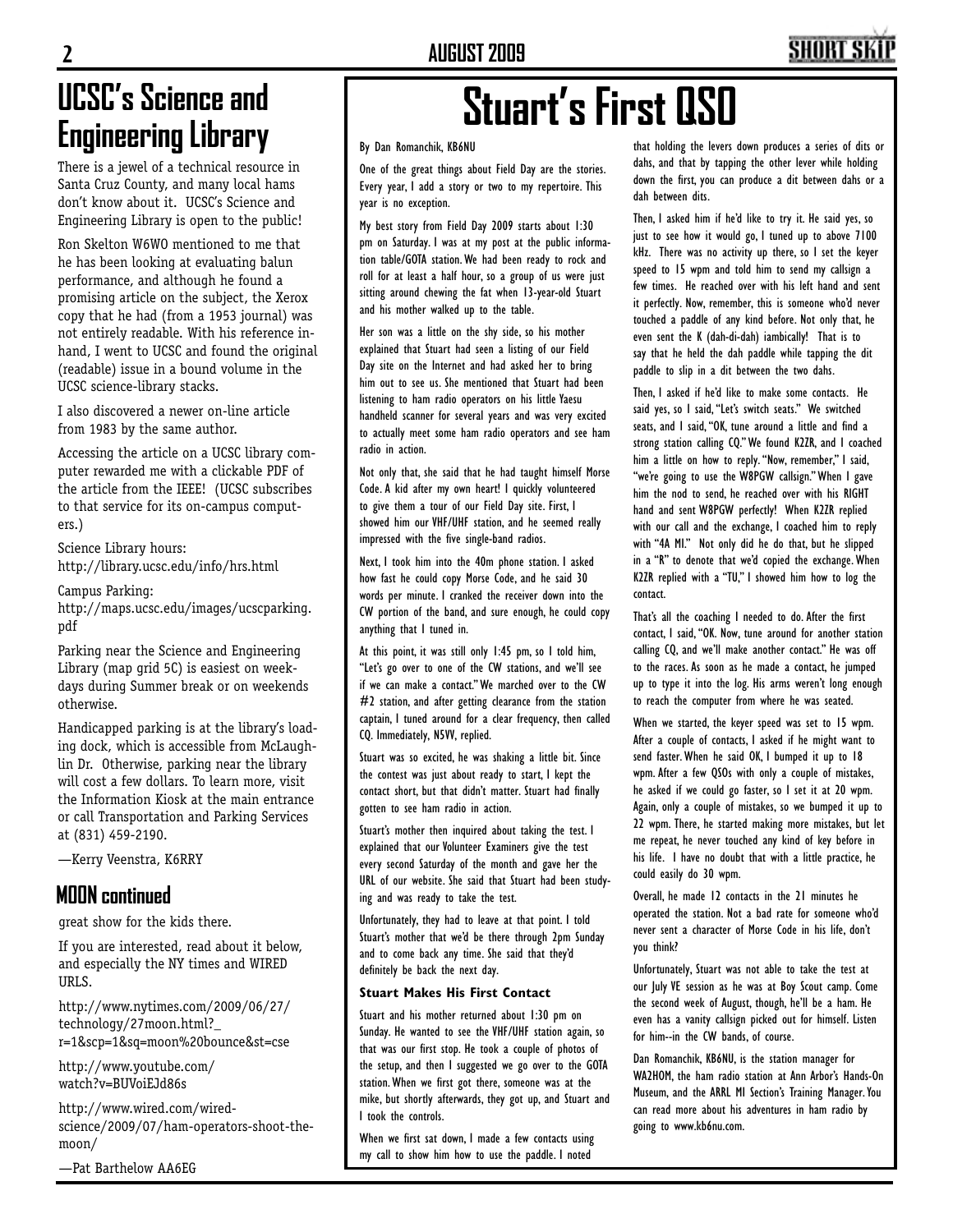## SHORT SKI



Early last month, just after Field Day, I received a call from JV Rudnick, K6HJU. He and Reed Cotton, N1WC, were going to take down a crank-over tower and needed me to supervise (not!). I was going to keep the beam and 40-mtr element, plus the rotor. That was something I needed as my old A-3 fell apart in high winds and the elements were pretty wasted and I lost the pieces. We arrived at the site and had to do some tree trimming as the tower had been up for over a decade - when the trees were much smaller. JV brought along some pruning clippers and we were able to not do too much damage to the trees. Some hedges needed to be cut back to clear the tower as we lowered it onto the back lawn. JV, being the professional tower guy that he is, had pre-soaked all the removable hardware fasteners in WD-40, making disassembly easier. Although we've all done it, who wants to hacksaw fasteners or chisel off nuts and washers? We got the tower down with only one peach tree limb unintentionally snapped off. With the tower supported by the cable and resting on an 8' stepladder, we removed the antenna and rotor. Nice! Getting the heavy tower out of the backyard and loaded on my pickup, took a little "doing." By lashing a hand truck at each end, we were able to snake the 22' tower out through a side yard. It was plenty heavy and took three of us to manhandle it. We did work together and finally got it up on my truck bed and cab. Gathering up all our tools, we drove about fourteen miles up to Reed's QTH near the airport at the peak of Empire Grade Road. Getting the tower off was the easy part, gravity did most of the work. Reed has a good area to mount the tower, complete with a cement pad under an old well pump house. At the end of the off load, Cap, KE6AFE, showed up for the final QA check. We were happy, no smashed fingers or toes, nor blood shed. Now all I have to do is to get my own tower back up and mount my new antenna. Piece of cake.

We've had lots of amateur radio activity in the recent past. Field Day, ARES and club

#### **AUGUST 2009 3**

meetings, VE exams, volunteers helping with races and air shows and finally, a ham class or two. Coming up in the next year should be a great new sunspot climb, bringing on better propagation. Already we have good reports of 10 meter activity on occasion.

Peter, KE6RAX, is setting up a Tech class at the yacht harbor with the co-hosting of the Coast Guard Auxiliary. Called the Ham Radio Class for Mariners, it will also include non-sailors. Good for you, Peter.

Did we know? Jeff Liebermann, AE6KS, our master gear fixer, was at one time in Marketing and PR work? Is also a good pianist.

In the news lately was the cruising of Russian submarines close off our East Coast. Son Randal, N6UZI , was a sub hunter in Navy P3 squadrons. For years there have been few submarines to hunt.

I'm sorry to say that we lost two members this past month. Del Smith, KD6KXD (SK), was an old sailing friend. He and his XYL Irene shared their berthing aboard their boat with me and my daughter Elaine. We made a weekend trip to Monterey. Eileen Peters, KE6IEK (SK), was a ham student of mine many years ago and often attended ham club meetings with her husband Dave

### **Santa Cruz ARES Meeting**

I am very interested in resuming regular Santa Cruz ARES meetings. Our kickoff meeting will be this month, right before the scheduled Santa Cruz County Amateur Radio Club meeting.

—73, Jerry Inman, AE6I Emergency Coordinator - Santa Cruz ARES

ARES Meeting, August 21, 7:00 – 7:30 pm Dominican Hospital, Education Center The agenda for this meeting will be discussing future agendas – in other words, what topics/training/etc. will grab and maintain your interest and keep attendance up. With only 30 minutes before the club meeting begins, we will start promptly at 7:00!

Refreshments will be served!

## **Eileen Peters KE6IEK SK**

It is with great sorrow that I inform you of the passing of my wife yesterday. She was a great mother to our children, a loving grandmother to our grandchildren, and a super wife for over 52 years. We will all miss her.

—Dave KE6IEI

## **CERT Training**

Central Fire District will be hosting its fall CERT training course in October. for a registration form, please email Mike DeMars (miked@centralfpd.com).

Central Fire District Community Emergency Response Team (CERT) Training Schedule

Disaster Preparedness, Fire Suppression & HAZMAT

October 1, 2009 6:00-9:00 PM

Disaster Medical Operations Part 1 & 2 October 8, 2009 6:00-9:00 PM

Light Search and Rescue Operations October 15, 2009 6:00-9:00 PM

CERT Organization and Disaster Psychology October 22, 2009 6:00-9:00 PM

Terrorism and CERT & Course Review October 29, 2009 6:00-9:00 PM

Hands On Skills Session Saturday, October 31, 2009 09:00 AM-1:00 PM

Dates subject to change

We ask that you commit to attending all sessions of the training for certification. Please wear close toed shoes and long pants for "hands on" sessions. Class size is limited. Class registration forms are available at the Central Fire District Administration Building located at 930 17th Ave., Santa Cruz. For more information, contact the Fire Prevention Division at 479-6843.

### **License Class**

Tech Class at Santa Cruz Harbor Class is set for Sept. 5, 12 and 19. Saturdays : 1300- 1600 hrs. At public meeting room at Santa Cruz Harbor, 365A Lake Ave.

Plan to Have Test in OCT. May also have a one Day studysession for General/Extra if their is interest.Class will be coast \$20.00 as of now.

We are co-hosting with the Coast Guard Auxiliary.Class be will called(Ham Radio for Mariners). But you don't have to be a boater to take class. We are limited to 20 students. If you can be a Instructor or just set in back and field questions let me know. We have few Hams already on deck, but could use a few more. If you help out , you can refresh yourself and maybe up-grade at the end of course

—Peter KE6RAX